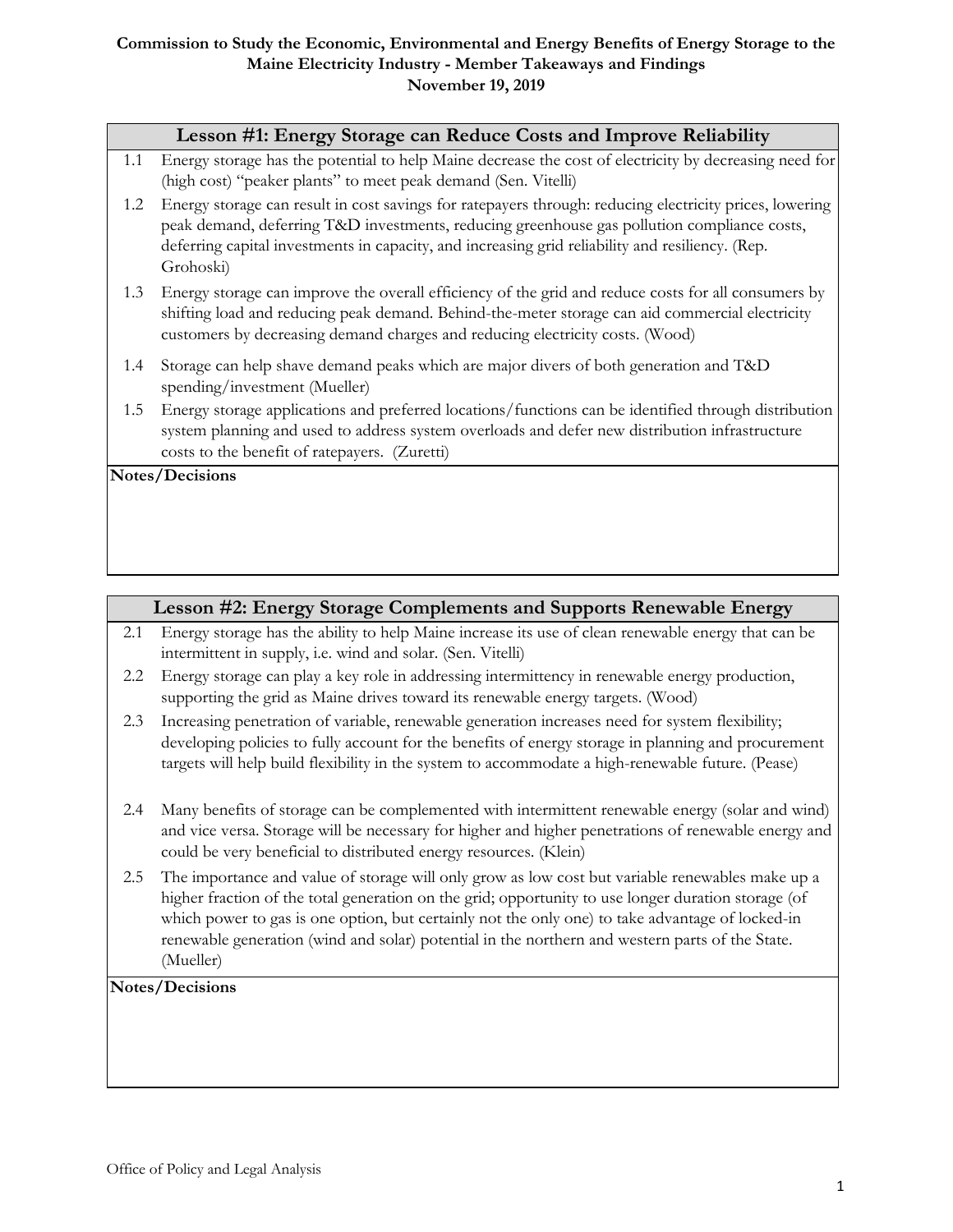#### **Commission to Study the Economic, Environmental and Energy Benefits of Energy Storage to the Maine Electricity Industry - Member Takeaways and Findings November 19, 2019**

|                 | Lesson #3: Energy Storage Technology is Diverse and Advancing                                                                                                                                                                                                                                                     |  |
|-----------------|-------------------------------------------------------------------------------------------------------------------------------------------------------------------------------------------------------------------------------------------------------------------------------------------------------------------|--|
| 3.1             | Energy storage technologies are continually advancing; it is important to ensure our policies are<br>flexible enough to take advantage of the benefits of these advancements--decreasing (technology)<br>costs; increasing storage capacities and lifespans. (Sen. Vitelli)                                       |  |
| 3.2             | Advantages and applications of energy storage can vary by technology type, size and location; long-<br>duration storage such as pumped hydropower may be complementary to short-duration advanced<br>storage technologies given differing capabilities and grid requirements. (Zuretti)                           |  |
| 3.3             | The greatest and most efficient storage is pumped hydro storage (US 94% pumped water storage);<br>brings up the question of do we have potential in Maine for pumped storage and if so, what policy<br>would be required to develop it; option seems to be the cleanest long-term solution for Maine.<br>(Birney) |  |
| 3.4             | Power to gas (Summit presentation) also seems to be a positive use of power we already have and<br>do not use to store energy for demand peaks. (Birney)                                                                                                                                                          |  |
| 3.5             | Demonstration projects are likely not as relevant (at this stage) as more technology is already<br>proven. (Bishop)                                                                                                                                                                                               |  |
| Notes/Decisions |                                                                                                                                                                                                                                                                                                                   |  |

# **Lesson #4: Issues with Market and Regulatory Signals for Storage**

- 4.1 The biggest challenge to increasing storage deployment is lack of clear market mechanisms to transfer some portion of the system benefits (e.g. cost savings to all ratepayers) to the storage project developer. (Masssachusetts State of Charge report, page xiii) (Rep. Grohoski)
- 4.2 Proper valuation of energy storage requires identifying and optimizing all value streams. Although the ISO-NE market can accommodate energy storage, it does not fully value all energy storage capabilities. The ISO-NE markets that allow energy storage participation are not large enough to incent significant new energy storage investment, and ISO-NE planning and modeling cannot currently accommodate all market functions. These are significant barriers to expanding the energy storage market in Maine. (Zuretti)
- 4.3 Upfront cost is the key barrier to deploying more energy storage; key policy opportunity to monetize the values that energy storage provides to consumers and the grid (to overcome the upfront cost hurdle) for developers/owners. (Wood)
- 4.4 Rate structure and deregulated nature of electricity industry (utilities not allowed to own generation) provide a disincentive for utilities to support distributed energy resources and energy storage on a large scale. Because utilities earn revenue by building out T&D capacity and customers buying more electricity, there is not an incentive to defer/prevent T&D build out or encourage customers to reduce consumption, switch to renewable generation, or add storage. (Klein)

## **Notes/Decisions**